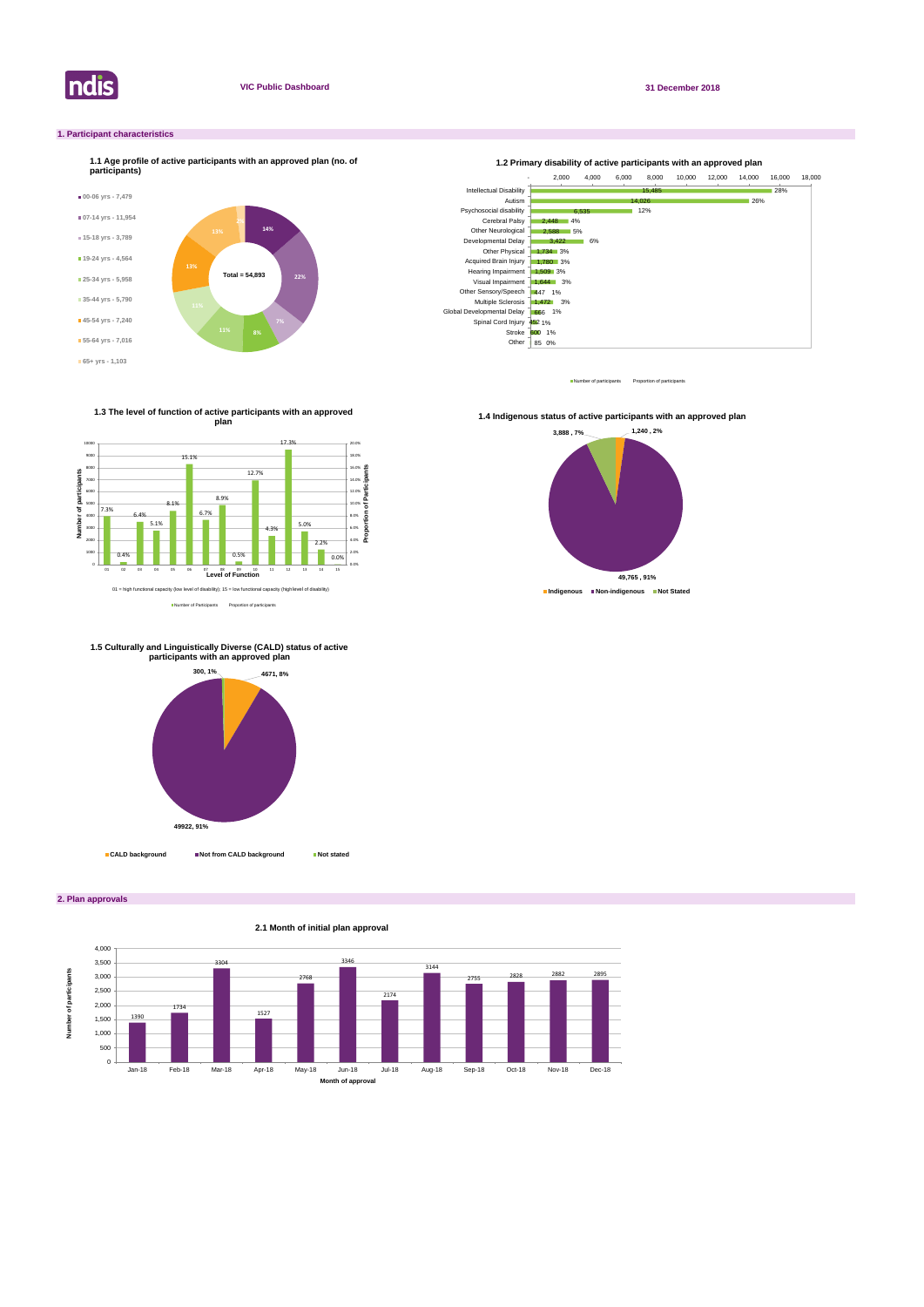### **3. Total annualised committed support - most recent approved plans**

### \$3.2bn is included in the current plans of the 54,893 active participants.

### **4. Average annualised committed support - most recent approved plans**

### **Table 5.2 Registered providers as at 31 December 2018 by registration group**

| <b>Registration Group</b>            | # Providers Registration Group |                                             | # Providers |
|--------------------------------------|--------------------------------|---------------------------------------------|-------------|
| <b>Therapeutic Supports</b>          | 2,862                          | <b>Personal Activities High</b>             | 431         |
| <b>Household Tasks</b>               | 1,800                          | <b>Community Nursing Care</b>               | 819         |
| <b>Assist-Travel/Transport</b>       | 1,421                          | <b>Plan Management</b>                      | 319         |
| <b>Early Childhood Supports</b>      | 360                            | <b>Assistive Equip-Recreation</b>           | 587         |
| <b>Innov Community Participation</b> | 995                            | <b>Comms &amp; Info Equipment</b>           | 481         |
| <b>Assist Prod-Pers Care/Safety</b>  | 1,046                          | Daily Tasks/Shared Living                   | 248         |
| <b>Home Modification</b>             | 823                            | <b>Custom Prosthetics</b>                   | 360         |
| <b>Participate Community</b>         | 529                            | Interpret/Translate                         | 535         |
| <b>Personal Mobility Equipment</b>   | 766                            | <b>Specialised Disability Accommodation</b> | 278         |
| <b>Ex Phys Pers Training</b>         | 626                            | <b>Assist Access/Maintain Employ</b>        | 124         |
| <b>Development-Life Skills</b>       | 489                            | <b>Specialised Driver Training</b>          | 191         |
| <b>Accommodation/Tenancv</b>         | 703                            | <b>Vision Equipment</b>                     | 220         |
| <b>Assistive Prod-Household Task</b> | 756                            | <b>Hearing Equipment</b>                    | 203         |
| <b>Assist-Life Stage, Transition</b> | 473                            | <b>Vehicle modifications</b>                | 187         |
| <b>Assist Personal Activities</b>    | 468                            | <b>Spec Support Employ</b>                  | 80          |
| <b>Support Coordination</b>          | 419                            | <b>Specialised Hearing Services</b>         | 50          |
| <b>Behaviour Support</b>             | 370                            | <b>Hearing Services</b>                     | 14          |
| <b>Group/Centre Activities</b>       | 448                            | <b>Assistance Animals</b>                   | 3           |

**Indis** 

### **VIC Public Dashboard 31 December 2018**





**3.3 Total annualised committed support for active participants with an approved plan by age group (%)**

**3.1 Total annualised committed support for active participants with an approved plan by support category (%)** 



**4.3 Average annualised committed support for active participants** 



**3.4 Total annualised committed support for active participants with an function score and an approved plan by level of function (%)**

**3.2 Total annualised committed support for active participants with an approved plan by primary disability (%)** 

**Proportion of committed support**

Proportion of committed

support



### **5.1 Registered providers as at 31 December 2018 by entity type**

# **2,425 3,602 Sole Trader Organisation Total = 6,027**

01 = high functional capacity (low level of disability); 15 = low functional capacity (high level of disability)

**Level of Function**





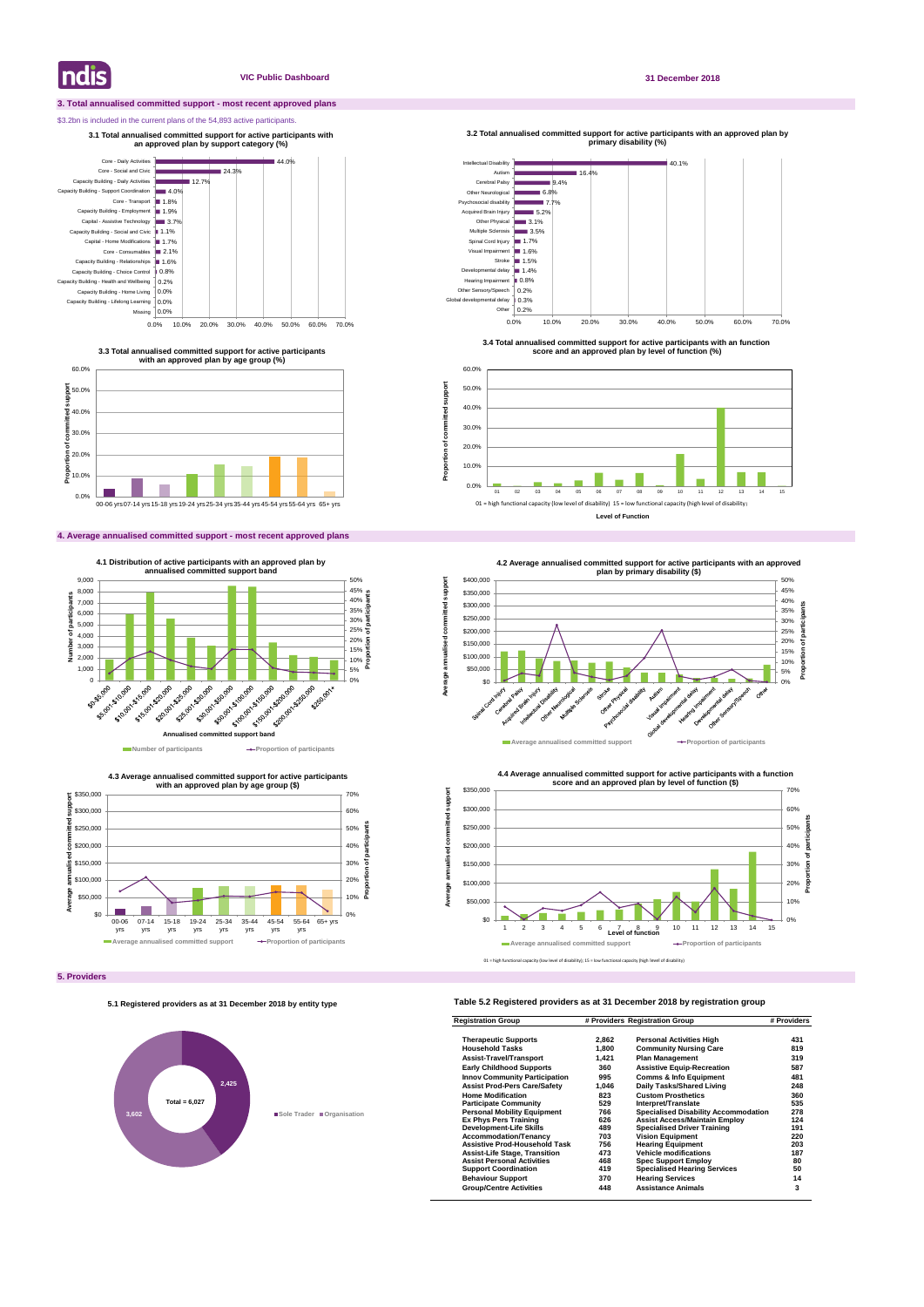### **6.2 Description of key participant outcome domains**

### **6.4 Description of key carer outcome domains**

### **Participant characteristics**

Baseline measures are collected on participants from the short-form outcomes framework (SFOF) questionnaires during the transition period. Active participants with an initial plan approved during the period 1 July 2016 to are included.

### **Baseline outcomes - participants Age group: birth to end of age 6**





**6.7 Distribution of active participants with an approved plan by annualised committed support band for age 0 - 6 yrs**





**6.8 Total annualised committed support for active participants with an approved plan by support category for age 0-6 yrs** 



### **Baseline of**



## **6.1 Participants 0 to before school**

**6.3 Family/carers of participants 0 to 14 (selected indicators)**

- **Outcome statements for families / carers of children with disability aged 0-6 years:**
- **1. Families know their rights and advocate effectively for their children**
- **2. Families feel supported**
- **3. Families are able to gain access to desired services, programs, and activities in their community**
- **4. Families help their children develop and learn 5. Families enjoy health and wellbeing**

### **Outcome statements for children aged 0-6 years (or school entry):**

- **1. Children gain functional, developmental and coping skills that are appropriate to their ability and circumstances / specialist services**
- **2. Children show evidence of self-determination in their everyday lives**
- **3. Children participate meaningfully in family life 4. Children participate meaningfully in community life**



### **Support package**

**6.5 Distribution of active participants with an approved plan by level of function for age 0 - 6 yrs**



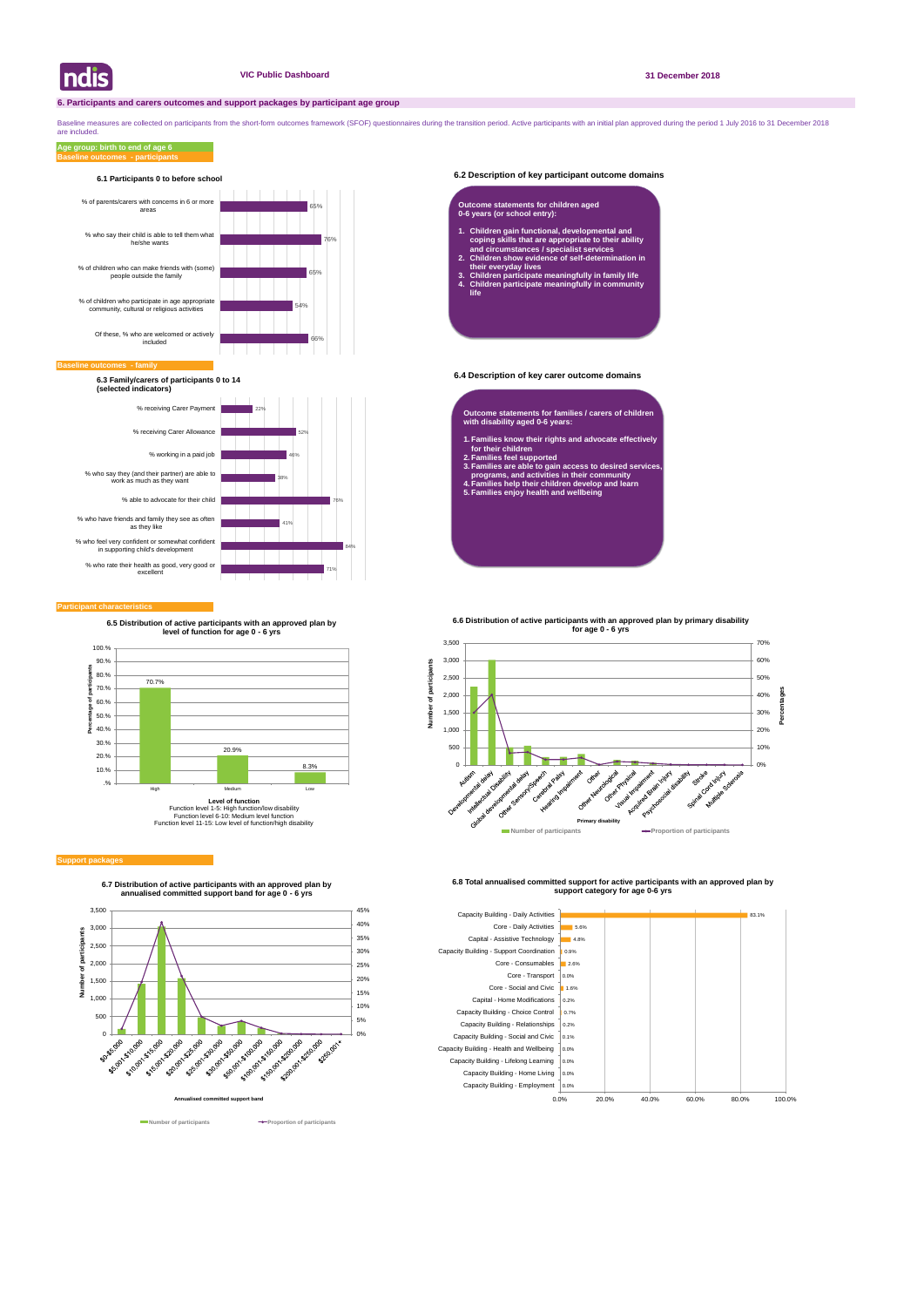### **6.9 Participants starting school age 7 to 14 6.10 Description of key participant outcome domains**

**Baseline outcomes - family**

### **Baseline outcomes - participants Age group: age 7 to end of age 14**

**6.11 Family/carers of participants starting school age 0 to 14 6.12 Description of key carer outcome domains (selected indicators)**

| ndis



**6.15 Distribution of active participants with an approved plan by annualised committed support band for age 7 to 14 yrs**



**Number of participants Aumber of participants** 

**6.16 Total annualised committed support for active participants with an approved plan by support category for age 7 to 14 yrs** 





### **Participant characteristic**

### **Outcome statements for children aged 7 (or school entry) - 14 years:**

- **1. Children gain functional, developmental and coping skills that are appropriate to their ability and circumstances / specialist services**
- **2. Children show evidence of self-determination in their everyday lives**
- **3. Children participate meaningfully in family life**
- **4. Children participate meaningfully in community life**

**Outcome statements for families / carers of children with disability aged 7-14 years:**

- **1. Families know their rights and advocate effectively for their children**
- **2. Families feel supported**
- **3. Families are able to gain access to desired services, programs, and activities in their community**
- **4. Families help their children develop and learn**
- **5. Families enjoy health and wellbeing**



### **Support packa**

**6.13 Distribution of active participants with an approved plan by level of function for age 7 to 14 yrs**

**Number of participants**

 $\mathbf{\tilde{o}}$ Number

ť particip **6.14 Distribution of active participants with an approved plan by primary** 

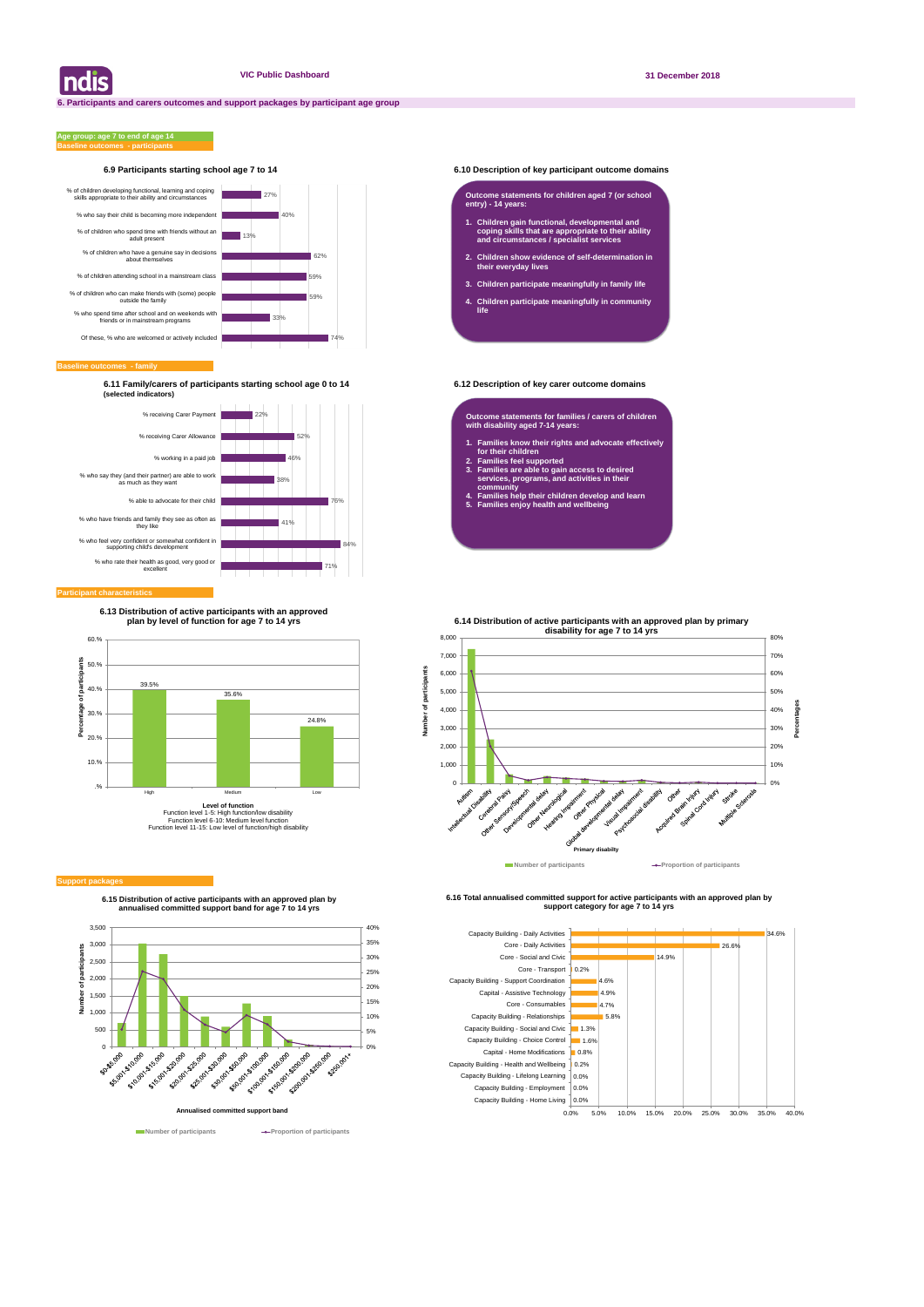

### **6.18 Description of key participant outcome domains**

**6.19 Family/carers of participants 15 to 24 6.20 Description of key carer outcome domains (selected indicators)**

### **Participant characteristics**

### **Age group: age 15 to age 24**





**6.24 Total annualised committed support for active participants with an approved plan by support category for age 15 to 24 yrs** 



| The adult framework consists of 8 participant<br>domains:               |
|-------------------------------------------------------------------------|
| 1. Choice and control<br>2. Daily living activities<br>3. Relationships |
| 4. Home<br>5. Health and wellbeing<br>And the late of the conducts.     |

**6. Lifelong learning 7. Work**

**8. Social, community and civic participation**



**Number of participants Proportion of participants** 

### **Outcome statements for families / carers of participants aged 15-24 years:**

- **1. Families know their rights and advocate effectively for their young person with disability**
- **2. Families have the support they need to care 3. Families are able to gain access to desired services, programs, and activities in their**
- **community 4. Families help their young person become independent**
- **5. Families enjoy health and wellbeing**





**6.23 Distribution of active participants with an approved plan by annualised committed support band for age 15 to 24 yrs**

**6.21 Distribution of active participants with an approved plan by level of function for age 15 to 24 yrs**



Function level 1-5: High function/low disability Function level 6-10: Medium level function Function level 11-15: Low level of function/high disability

### **Support packad**